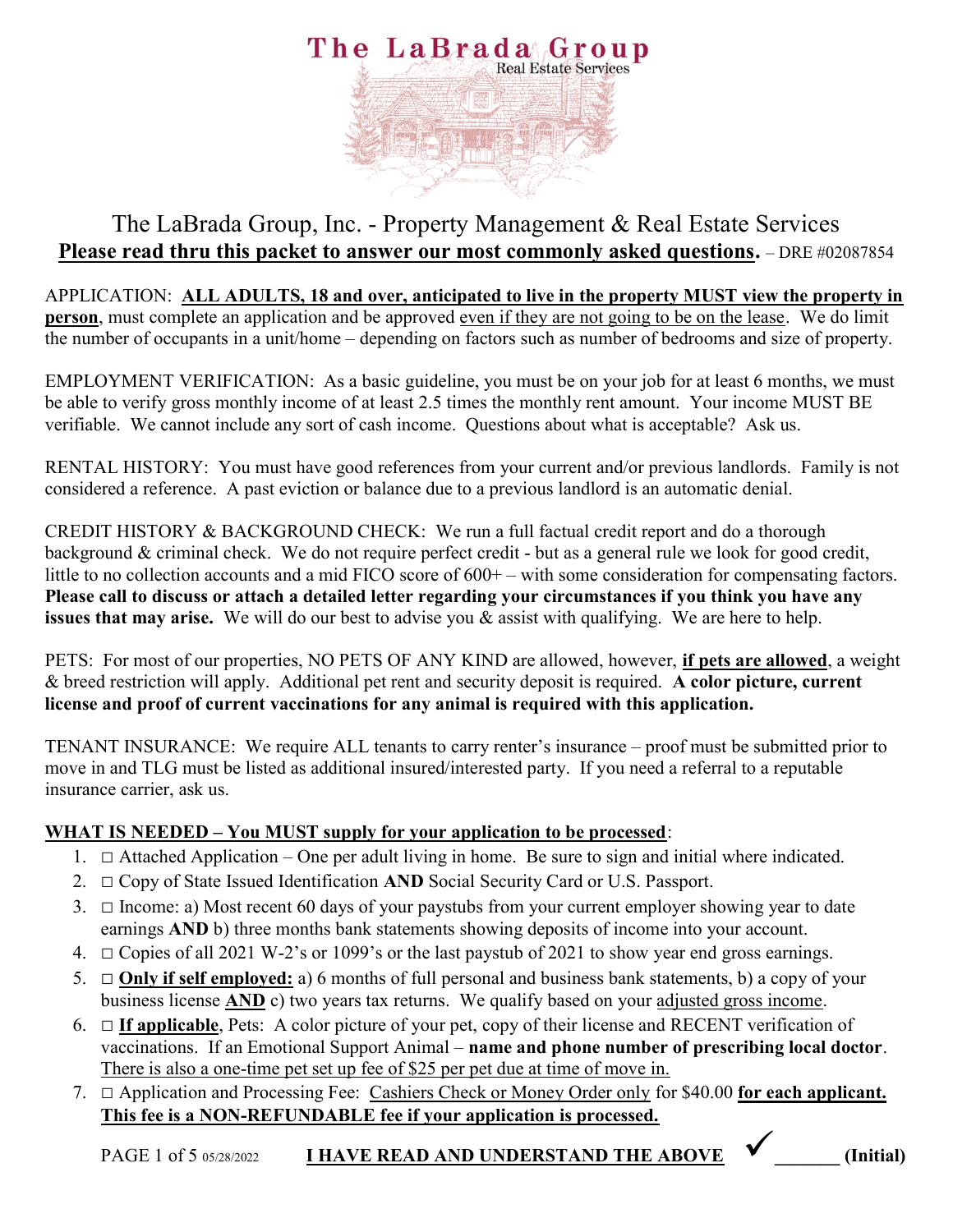### SECTION 1 - AUTHORIZATIONS

Applicant understands and agrees: (1) this is an application to lease only and does not guarantee that the application will be fully processed or that the applicant will be offered the Premises and 2) Landlord and/or The LaBrada Group, Inc. (TLG) do accept more than one application for the Premises and, using their sole discretion, will select the best qualified applicant.

Applicant represents that the provided information & documentation is true and complete, and hereby authorizes Landlord and/or TLG to 1) verify the information provided including but not limited to employment verification, income verification, checking and savings verification, payment history and other personal, rental and financial information and 2) obtain a full factual credit report and full background check on applicant.

TLG has received a NON REFUNDABLE application/credit check fee of \$40.00. This fee consists of a credit report fee, criminal background fee and staff time to process & review the application.

If application is not fully complete (missing information or documents), or received without the screening fee or proper documentation, 1) the application will not be processed or considered and 2) the application and any screening fee will be returned. NOTE: If incomplete or non-processed applications are NOT picked up with 30 days from date of notification by phone, all fees shall be considered nonrefundable. Applicant agrees that the attached documents are made partof.



Print Name Social Security Number

To return your completed application and fee - call (909)981-3500 for an appointment to drop off your application at one of our two locations. One of the applicants must personally bring the application(s) with their own original drivers license to submit the application(s). We do not accept email or fax submissions.

\_\_\_\_\_\_\_\_\_\_\_\_\_\_\_\_\_\_\_\_\_\_\_\_\_\_\_\_\_\_\_\_\_\_ \_\_\_\_\_\_\_\_\_\_\_\_\_\_\_\_\_\_\_\_\_\_\_\_\_\_\_\_\_\_\_\_\_\_

Just West of Euclid Avenue next to the Von's Shopping Center Open Monday-Friday, 9am-5:30pm, Closed between 12-1 for lunch By Appointment Only Upland Corporate Office Hemet Satellite Office 255 West Foothill Blvd., Suite 201 175 North Cawston Avenue, Suite 165 Upland, CA 91786 **Hemet, CA 92545** 

Just North of Florida Avenue

Page 2 or 5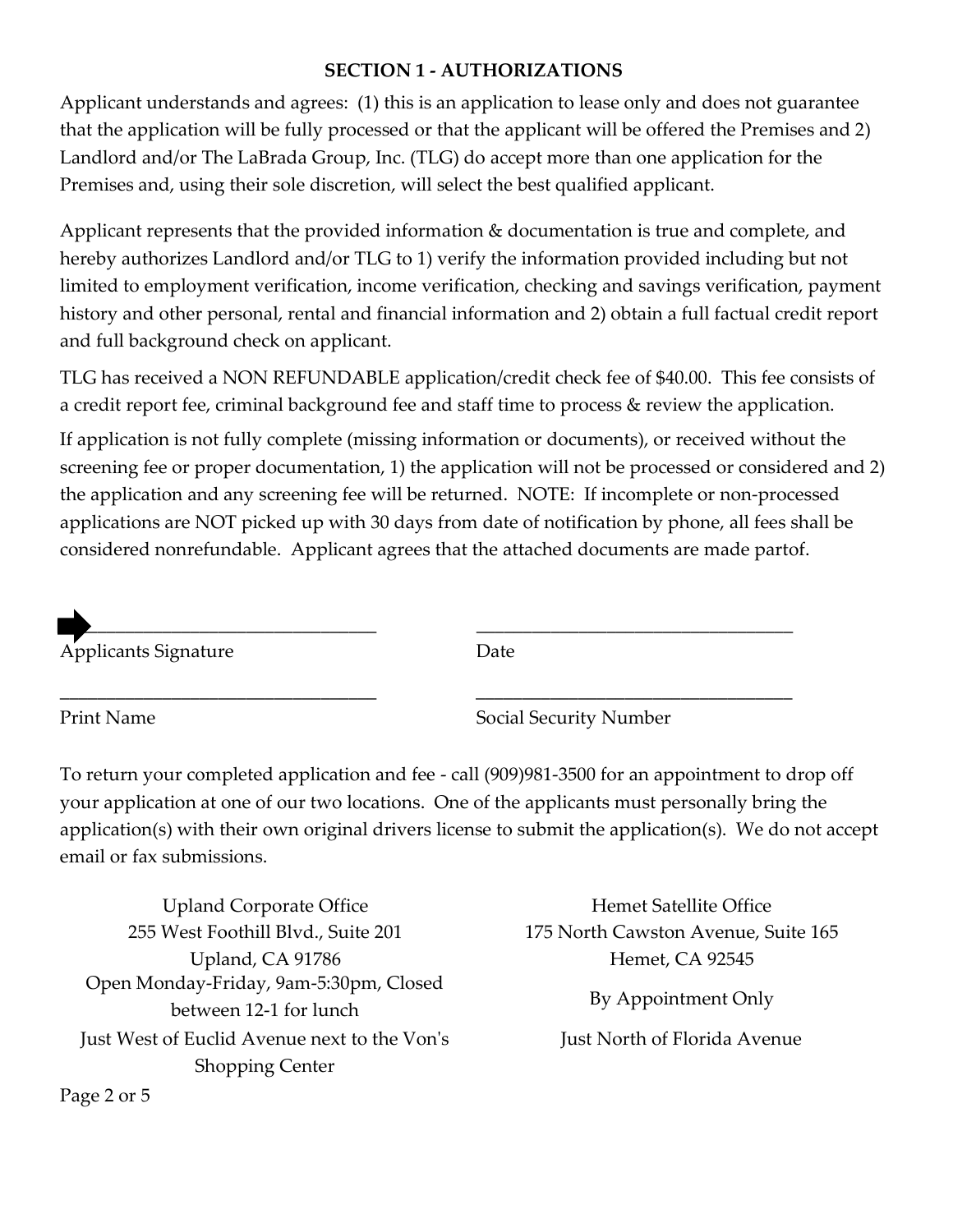### SECTION 2 - APPLICATION TO RENT/OUR PROCESS

## A separate application to rent is required for each occupant 18 years of age of over, or emancipated minors.

To apply for tenancy, please fully complete these (5) pages and return ORIGINALS, no faxed or emailed copies, to our offices with the required information. All move-in funds – first full 30 days rent, security deposit, lease set up fee, pet deposit etc (as applicable) – must be in cashiers check or money order only.

PLEASE NOTE: All new tenants are charged a NON-REFUNDABLE lease set up fee of \$150 due at time security deposit is paid.

OUR APPLICATION PROCESS: Prospective tenants must call our office and make an appointment to bring in the original application and required documents to our office - again, no faxes or emailed applications. Please call ahead so we can expect you. It takes us a minimum of 3-5 BUSINESS DAYS to process an application. We continue to show the property and accept applications until an applicant is accepted. From the time you are informed you have been accepted, you have 24 hours to bring in your security deposit & non refundable lease set up fee of \$150 and 48 hours to sign and execute your lease. If you prefer to review and sign your lease in person, just let us know to coordinate. Funds must be in the form of a cashiers check or money order. You will then have a maximum of 2 weeks from your approval date to take possession of the property, no exceptions. Your second rent payment is prorated. Any questions, Please call (909)981-3500.

Signature (I have read and understand Pages 1, 2 and 3)

Total Number of Occupants (Including Children): Your Full Legal Name:

#### SECTION 3 - PREMISES INFORMATION

The advertised monthly lease amount is:  $\$ I am applying for the property at: \_

| <b>SECTION 4 - PERSONAL INFORMATION</b>          |                                                                                                                                                                                                                                                                                                                                                                                                                          |                                                           |  |  |
|--------------------------------------------------|--------------------------------------------------------------------------------------------------------------------------------------------------------------------------------------------------------------------------------------------------------------------------------------------------------------------------------------------------------------------------------------------------------------------------|-----------------------------------------------------------|--|--|
|                                                  |                                                                                                                                                                                                                                                                                                                                                                                                                          | License or Identification No:                             |  |  |
|                                                  | State: $\frac{1}{\sqrt{1-\frac{1}{2}}}\frac{1}{\sqrt{1-\frac{1}{2}}}\frac{1}{\sqrt{1-\frac{1}{2}}}\frac{1}{\sqrt{1-\frac{1}{2}}}\frac{1}{\sqrt{1-\frac{1}{2}}}\frac{1}{\sqrt{1-\frac{1}{2}}}\frac{1}{\sqrt{1-\frac{1}{2}}}\frac{1}{\sqrt{1-\frac{1}{2}}}\frac{1}{\sqrt{1-\frac{1}{2}}}\frac{1}{\sqrt{1-\frac{1}{2}}}\frac{1}{\sqrt{1-\frac{1}{2}}}\frac{1}{\sqrt{1-\frac{1}{2}}}\frac{1}{\sqrt{1-\frac{1}{2}}}\frac{1}{$ | Expires: $\frac{1}{\sqrt{1-\frac{1}{2}}\cdot\frac{1}{2}}$ |  |  |
|                                                  |                                                                                                                                                                                                                                                                                                                                                                                                                          |                                                           |  |  |
|                                                  |                                                                                                                                                                                                                                                                                                                                                                                                                          |                                                           |  |  |
| Auto Make and Model:                             |                                                                                                                                                                                                                                                                                                                                                                                                                          |                                                           |  |  |
| $D_{\text{max}} \cap \mathcal{A} \subset \Gamma$ |                                                                                                                                                                                                                                                                                                                                                                                                                          |                                                           |  |  |

Page 3 of 5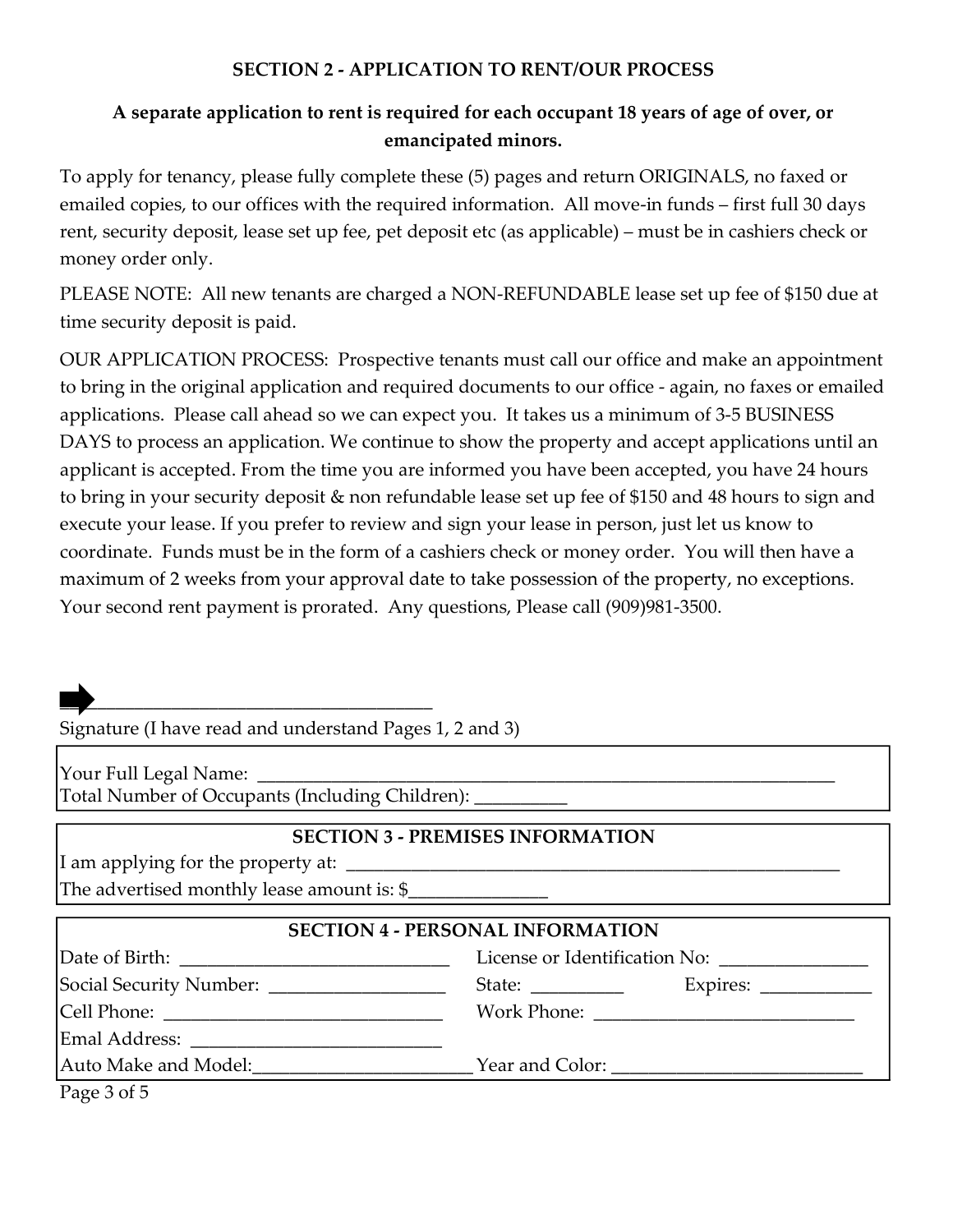| Relationship<br>Date of Birth<br>Age<br><b>SECTION 6 - MISCELLANEOUS INFORMATION</b><br>In Case of Emergency, person to contact/notify:<br>1. Does applicant or any proposed occupant plan to use liquid furniture: Yes: ______ No: _____<br>2. Has Applicant or any proposed occupant ever been convicted of or<br>pleaded no contest to a felony? If yes, please explain in Section 10.<br>3. Has applicant or any proposed occupant ever been asked to move out<br>of a residence or been evicted? If yes, please explain in Section 10.<br><b>SECTION 7 - RESIDENCE HISTORY - Must Go Back 7 Years</b><br>CURRENT Address: ________________________<br>Did/do you own this<br>Did/do you own this<br>property?<br>$Yes:$ No: $\_\_$<br>If you are a tenant<br>If you were a tenant<br>Name of Legal Owner of the Property You<br>Name of Legal Owner of the Property You<br>Reside?<br><u> 1980 - Jan James James Barbara, martin d</u><br>Name & Phone Number to Verify Tenancy:<br>Name & Phone Number to Verify Tenancy:<br>[Is this person your (check one) _____Landlord<br>Was this person your (check one) _____Landlord<br>Property Manager ____Parent<br>Property Manager ____Parent<br>Current Rent Paid: \$_____________<br>Rent Paid: \$_______________<br>Please explain why you moved from this<br>Please explain why you are moving from your<br>address: | <b>SECTION 5 - LIST ALL OCCUPANTS</b> |  |  |  |  |  |
|------------------------------------------------------------------------------------------------------------------------------------------------------------------------------------------------------------------------------------------------------------------------------------------------------------------------------------------------------------------------------------------------------------------------------------------------------------------------------------------------------------------------------------------------------------------------------------------------------------------------------------------------------------------------------------------------------------------------------------------------------------------------------------------------------------------------------------------------------------------------------------------------------------------------------------------------------------------------------------------------------------------------------------------------------------------------------------------------------------------------------------------------------------------------------------------------------------------------------------------------------------------------------------------------------------------------------------------------------------------------------|---------------------------------------|--|--|--|--|--|
|                                                                                                                                                                                                                                                                                                                                                                                                                                                                                                                                                                                                                                                                                                                                                                                                                                                                                                                                                                                                                                                                                                                                                                                                                                                                                                                                                                              | <b>Full Name</b>                      |  |  |  |  |  |
|                                                                                                                                                                                                                                                                                                                                                                                                                                                                                                                                                                                                                                                                                                                                                                                                                                                                                                                                                                                                                                                                                                                                                                                                                                                                                                                                                                              |                                       |  |  |  |  |  |
|                                                                                                                                                                                                                                                                                                                                                                                                                                                                                                                                                                                                                                                                                                                                                                                                                                                                                                                                                                                                                                                                                                                                                                                                                                                                                                                                                                              |                                       |  |  |  |  |  |
|                                                                                                                                                                                                                                                                                                                                                                                                                                                                                                                                                                                                                                                                                                                                                                                                                                                                                                                                                                                                                                                                                                                                                                                                                                                                                                                                                                              |                                       |  |  |  |  |  |
|                                                                                                                                                                                                                                                                                                                                                                                                                                                                                                                                                                                                                                                                                                                                                                                                                                                                                                                                                                                                                                                                                                                                                                                                                                                                                                                                                                              |                                       |  |  |  |  |  |
|                                                                                                                                                                                                                                                                                                                                                                                                                                                                                                                                                                                                                                                                                                                                                                                                                                                                                                                                                                                                                                                                                                                                                                                                                                                                                                                                                                              |                                       |  |  |  |  |  |
|                                                                                                                                                                                                                                                                                                                                                                                                                                                                                                                                                                                                                                                                                                                                                                                                                                                                                                                                                                                                                                                                                                                                                                                                                                                                                                                                                                              |                                       |  |  |  |  |  |
|                                                                                                                                                                                                                                                                                                                                                                                                                                                                                                                                                                                                                                                                                                                                                                                                                                                                                                                                                                                                                                                                                                                                                                                                                                                                                                                                                                              |                                       |  |  |  |  |  |
|                                                                                                                                                                                                                                                                                                                                                                                                                                                                                                                                                                                                                                                                                                                                                                                                                                                                                                                                                                                                                                                                                                                                                                                                                                                                                                                                                                              |                                       |  |  |  |  |  |
|                                                                                                                                                                                                                                                                                                                                                                                                                                                                                                                                                                                                                                                                                                                                                                                                                                                                                                                                                                                                                                                                                                                                                                                                                                                                                                                                                                              |                                       |  |  |  |  |  |
|                                                                                                                                                                                                                                                                                                                                                                                                                                                                                                                                                                                                                                                                                                                                                                                                                                                                                                                                                                                                                                                                                                                                                                                                                                                                                                                                                                              |                                       |  |  |  |  |  |
|                                                                                                                                                                                                                                                                                                                                                                                                                                                                                                                                                                                                                                                                                                                                                                                                                                                                                                                                                                                                                                                                                                                                                                                                                                                                                                                                                                              |                                       |  |  |  |  |  |
|                                                                                                                                                                                                                                                                                                                                                                                                                                                                                                                                                                                                                                                                                                                                                                                                                                                                                                                                                                                                                                                                                                                                                                                                                                                                                                                                                                              |                                       |  |  |  |  |  |
|                                                                                                                                                                                                                                                                                                                                                                                                                                                                                                                                                                                                                                                                                                                                                                                                                                                                                                                                                                                                                                                                                                                                                                                                                                                                                                                                                                              |                                       |  |  |  |  |  |
|                                                                                                                                                                                                                                                                                                                                                                                                                                                                                                                                                                                                                                                                                                                                                                                                                                                                                                                                                                                                                                                                                                                                                                                                                                                                                                                                                                              |                                       |  |  |  |  |  |
|                                                                                                                                                                                                                                                                                                                                                                                                                                                                                                                                                                                                                                                                                                                                                                                                                                                                                                                                                                                                                                                                                                                                                                                                                                                                                                                                                                              |                                       |  |  |  |  |  |
|                                                                                                                                                                                                                                                                                                                                                                                                                                                                                                                                                                                                                                                                                                                                                                                                                                                                                                                                                                                                                                                                                                                                                                                                                                                                                                                                                                              |                                       |  |  |  |  |  |
|                                                                                                                                                                                                                                                                                                                                                                                                                                                                                                                                                                                                                                                                                                                                                                                                                                                                                                                                                                                                                                                                                                                                                                                                                                                                                                                                                                              |                                       |  |  |  |  |  |
|                                                                                                                                                                                                                                                                                                                                                                                                                                                                                                                                                                                                                                                                                                                                                                                                                                                                                                                                                                                                                                                                                                                                                                                                                                                                                                                                                                              |                                       |  |  |  |  |  |
|                                                                                                                                                                                                                                                                                                                                                                                                                                                                                                                                                                                                                                                                                                                                                                                                                                                                                                                                                                                                                                                                                                                                                                                                                                                                                                                                                                              |                                       |  |  |  |  |  |
|                                                                                                                                                                                                                                                                                                                                                                                                                                                                                                                                                                                                                                                                                                                                                                                                                                                                                                                                                                                                                                                                                                                                                                                                                                                                                                                                                                              |                                       |  |  |  |  |  |
|                                                                                                                                                                                                                                                                                                                                                                                                                                                                                                                                                                                                                                                                                                                                                                                                                                                                                                                                                                                                                                                                                                                                                                                                                                                                                                                                                                              | property?                             |  |  |  |  |  |
|                                                                                                                                                                                                                                                                                                                                                                                                                                                                                                                                                                                                                                                                                                                                                                                                                                                                                                                                                                                                                                                                                                                                                                                                                                                                                                                                                                              |                                       |  |  |  |  |  |
|                                                                                                                                                                                                                                                                                                                                                                                                                                                                                                                                                                                                                                                                                                                                                                                                                                                                                                                                                                                                                                                                                                                                                                                                                                                                                                                                                                              |                                       |  |  |  |  |  |
|                                                                                                                                                                                                                                                                                                                                                                                                                                                                                                                                                                                                                                                                                                                                                                                                                                                                                                                                                                                                                                                                                                                                                                                                                                                                                                                                                                              |                                       |  |  |  |  |  |
|                                                                                                                                                                                                                                                                                                                                                                                                                                                                                                                                                                                                                                                                                                                                                                                                                                                                                                                                                                                                                                                                                                                                                                                                                                                                                                                                                                              |                                       |  |  |  |  |  |
|                                                                                                                                                                                                                                                                                                                                                                                                                                                                                                                                                                                                                                                                                                                                                                                                                                                                                                                                                                                                                                                                                                                                                                                                                                                                                                                                                                              |                                       |  |  |  |  |  |
|                                                                                                                                                                                                                                                                                                                                                                                                                                                                                                                                                                                                                                                                                                                                                                                                                                                                                                                                                                                                                                                                                                                                                                                                                                                                                                                                                                              |                                       |  |  |  |  |  |
|                                                                                                                                                                                                                                                                                                                                                                                                                                                                                                                                                                                                                                                                                                                                                                                                                                                                                                                                                                                                                                                                                                                                                                                                                                                                                                                                                                              |                                       |  |  |  |  |  |
|                                                                                                                                                                                                                                                                                                                                                                                                                                                                                                                                                                                                                                                                                                                                                                                                                                                                                                                                                                                                                                                                                                                                                                                                                                                                                                                                                                              |                                       |  |  |  |  |  |
|                                                                                                                                                                                                                                                                                                                                                                                                                                                                                                                                                                                                                                                                                                                                                                                                                                                                                                                                                                                                                                                                                                                                                                                                                                                                                                                                                                              |                                       |  |  |  |  |  |
|                                                                                                                                                                                                                                                                                                                                                                                                                                                                                                                                                                                                                                                                                                                                                                                                                                                                                                                                                                                                                                                                                                                                                                                                                                                                                                                                                                              | current address:                      |  |  |  |  |  |
|                                                                                                                                                                                                                                                                                                                                                                                                                                                                                                                                                                                                                                                                                                                                                                                                                                                                                                                                                                                                                                                                                                                                                                                                                                                                                                                                                                              |                                       |  |  |  |  |  |
|                                                                                                                                                                                                                                                                                                                                                                                                                                                                                                                                                                                                                                                                                                                                                                                                                                                                                                                                                                                                                                                                                                                                                                                                                                                                                                                                                                              | Page 4 of 5                           |  |  |  |  |  |